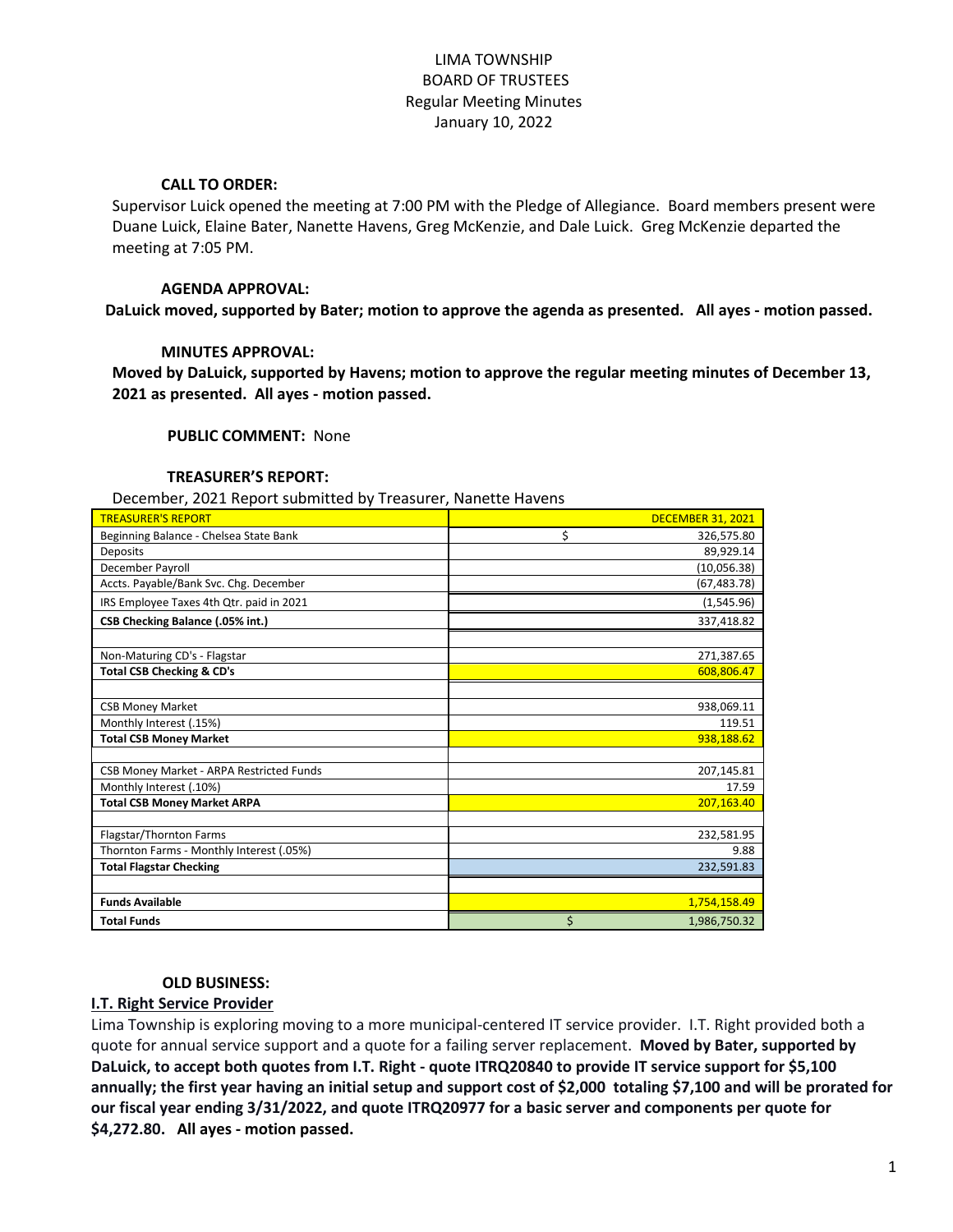# **NEW BUSINESS:**

**Resolution #2022-01 Adopting Guidelines to Determine Poverty Taxation Exemptions Offered by DaLuick/seconded by Havens to adopt Resolution #2022-01 Guidelines to Determine Poverty Taxation Exemptions (attachment A). Roll-call vote: Aye: DaLuick, Havens, DuLuick, Bater Nay: none Absent: McKenzie Resolution Adopted** 

**General Ledger Fund Transfer Approvals to Correct Budget Account Overages. Public Works Dept. Moved by Bater/seconded by DaLuick to approve the budget line transfers to correct overages in two accounts as presented (attachment B). All ayes - motion passed.**

## **Drake Certified Public Accountant - Annual Financial Auditor Change \$7,750.00**

**Moved by Bater/seconded by Havens to authorize the Clerk to sign the Engagement Agreement Letter with Drake Certified Public Accountant to provide auditing services starting with the 2021/22 fiscal year audit, and to include the F-65 reports for the State of Michigan. All ayes - motion passed.**

# **Zoning Administration/Ordinance Enforcement Officer Job Posting Draft**

**Moved by DaLuick/seconded by Havens to authorize Duane Luick, Township Supervisor to serve as interim Zoning Administrator until the Zoning Administration/Ordinance Enforcement Officer position is filled. All ayes motion passed.**

## **Custodial Cleaning – Request for Proposals (for Office and Hall)**

Sincere thank you to Jim and Betty Robbins for their past years of excellent cleaning services for the Township. **Moved by DaLuick/seconded by Havens to approve posting on the Township website of the Request for Proposals (RFP) for Custodial Cleaning of the Township Offices and Hall. All ayes - motion passed.**

## **CONSENT AGENDA:**

**DaLuick moved/seconded by Havens to approve the January 10, 2022 consent agenda – Accounts Payable totaling \$22,443.31 and Payroll for \$8,167.42. All ayes - motion passed**

| <b>ACCOUNTS PAYABLE JANUARY 10, 2022</b> |                                                     |             |
|------------------------------------------|-----------------------------------------------------|-------------|
| CHELSEA AREA CONSTRUCTION AGENCY         | JAN.2022 OFFICE LEASE PYMT                          | 1,098.49    |
| <b>CITY OF CHELSEA</b>                   | LANDFILL MAINT. REMEDIATION MAY, 2021-OCT, 2021     | 4,304.63    |
| <b>COMCAST BUSINESS</b>                  | 8529 10 221 0105382 OFFICE INTERNET                 | 151.85      |
| <b>CORRIGAN OIL CO. NO.II</b>            | HEATING FUEL DEL TWP HALL 12/6/2021                 | 399.18      |
| DRC MECHANICAL SERVICES, LLC             | TWP HALL FURNANCE ANNUAL TUNE UP                    | 237.00      |
| DTE ENERGY                               | 9100 105 6532 3 ELEC - TWP HALL                     | 69.67       |
| <b>ELAINE BATER</b>                      | <b>COPY PAPER</b>                                   | 31.79       |
| HOPPE DESIGN, LLC                        | LIMA PROP. MASTER PLAN DESIGN 90% COMPLETE          | 3,813.78    |
| <b>IVS COMM</b>                          | DEC 2021 OFFICE PHONES #7344752246                  | 87.50       |
| MIDWESTERN CONSULTING LLC                | PROFESSIONAL SERVICES. 11/13/21 -11/27/2021         | 4,338.15    |
| MERS WebPmt.0000117468                   | INVOICE#126873-2 12/2021 EMPLOY. RETIREMENT         | 1,480.58    |
| PERSONNEL CONCEPTS COMP.SERVICE          | MICH & FED LABOR LAWS REVISED POSTERS               | 25.90       |
| <b>RENIUS &amp; RENIUS</b>               | ASSESSOR SERVICES DEC. 2021                         | 2,454.79    |
| STATE OF MICH PD ON LINE 1/10/2022       | SUW EMP. WITHHOLDING 4TH QTR 2021                   | 755.00      |
| THE SUN TIMES NEWS                       | DEC BOT MTG PUBLISHED 12/22/21                      | 157.25      |
| UNITED ST. TREASURY Web Pymt 1/10/22     | 4TH QTR DEC, 2021 941 EMP WITHHDING DEP.REQUIREMENT | 1,545.96    |
| <b>VERIZON</b>                           | 642097789-01 TWP.HALL BROADBAND 12/29/21-01/28/22   | 40.83       |
| VICTOR L. LILLICH, J. D.                 | LEGAL SERVICES 12/01/21 - 12/31/21                  | 1,087.50    |
| <b>WASHTENAW COUNTY TREASURER</b>        | <b>CUST#5013 DRAINS SPECIAL ASSESSMENT</b>          | 363.46      |
| <b>TOTAL</b>                             |                                                     | \$22,443.31 |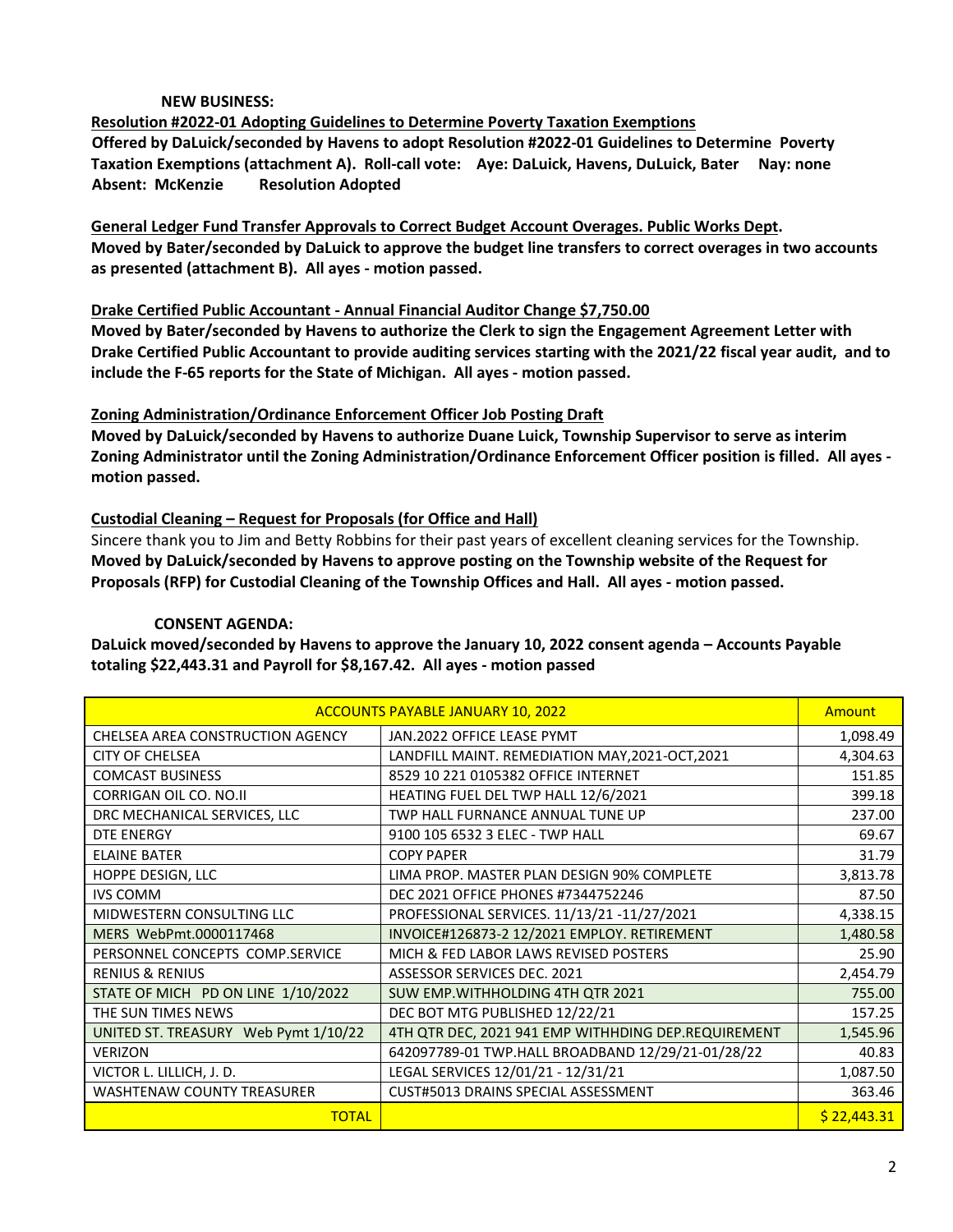| <b>PAYROLL 1/10/2022</b> | CK#  | <b>Gross</b> | <b>MERS</b> | <b>NET PAY</b> |
|--------------------------|------|--------------|-------------|----------------|
| Elaine L. Bater          | 1852 | 2,702.67     | 135.13      | 1,871.35       |
| Thomas E. Caplis         | 1853 | 202.68       |             | 187.17         |
| Marlene Consiglio        | 1854 | 31.62        |             | 29.20          |
| Nanette L. Havens        | 1855 | 2,702.67     | 135.13      | 2,519.35       |
| Else M. Heller           | 1856 | 872.32       | 43.62       | 734.05         |
| Ronald A. Howdyshell     | 1857 | 31.62        |             | 29.20          |
| Dale L. Luick            | 1858 | 310.67       | 15.53       | 290.64         |
| Duane D. Luick           | 1859 | 2,702.67     | 135.13      | 2,190.35       |
| Gregory A. McKenzie      | 1860 | 310.67       |             | 286.91         |
| Mary V. Tobin            | 1861 | 31.62        |             | 29.20          |
| <b>TOTAL</b>             |      | 9,899.21     | 464.54      | 8,167.42       |

**\*Not all deductions are shown**

### **CORRESPONDENCE:** None

### **REPORTS:**

**Zoning Administrator — Tom Caplis** (absent, report in packet)

- December, 2021 Compliance Permits **6**
	- o 9498 Gross Rd New Home
	- o 11800 Jackson Rd Solar Array to Barn
	- o 10730 Dexter-Chelsea Rd New Home
	- o 2736 N Dancer Rd
	Borow Pole Barn
	- o 10645 Mark Drive New Home
	- o 1292 N Steinbach Rd Temporary Dwelling
		-
- Enforcement (Violations written or Investigated) **0**

### **Chelsea Area Construction Agency (CACA) – Duane Luick**

- Monthly meeting is being rescheduled for budget review; when everyone can attend.
- Permits are still going strong.

#### **Capital Improvements — Ed GreenLeaf**

Ed, Dale, and Greg are planning to schedule a meeting for later this month.

#### **CAPT/DART – Ed GreenLeaf**

Meetings are still being held via video conference – did not attend.

#### **Cemetery - Ed GreenLeaf**

• Nothing has changed

#### **SEMCOG - Duane Luick**

No report

#### **Chelsea District Library — Patricia Garcia**

#### **Lima Township Planning Commission** - **Nanette Havens**

- December meeting canceled
- January meeting canceled

#### **Western Washtenaw Recycling Authority (WWRA)** - **Nanette Havens**

- The next meeting will be in-person on Wednesday, January  $12^{th}$ .
- **WAVE—Greg McKenzie**
	- No meeting was held

### **Thornton Farms** – **David Hensel Absent**

#### **Clerk's Report - Elaine Bater**

- State Treasury's Uniform Chart-of-Accounts process is complete except for a few final account splits.
- Preparing end-of-the year payroll tax w-2 forms and 1099 forms.
- Still working on loading all meetings and holidays for 2022 on website.
- Already preparing for the August and November Elections ordering forms and envelopes.
- Next step toward moving to .gov is to register the Township domain.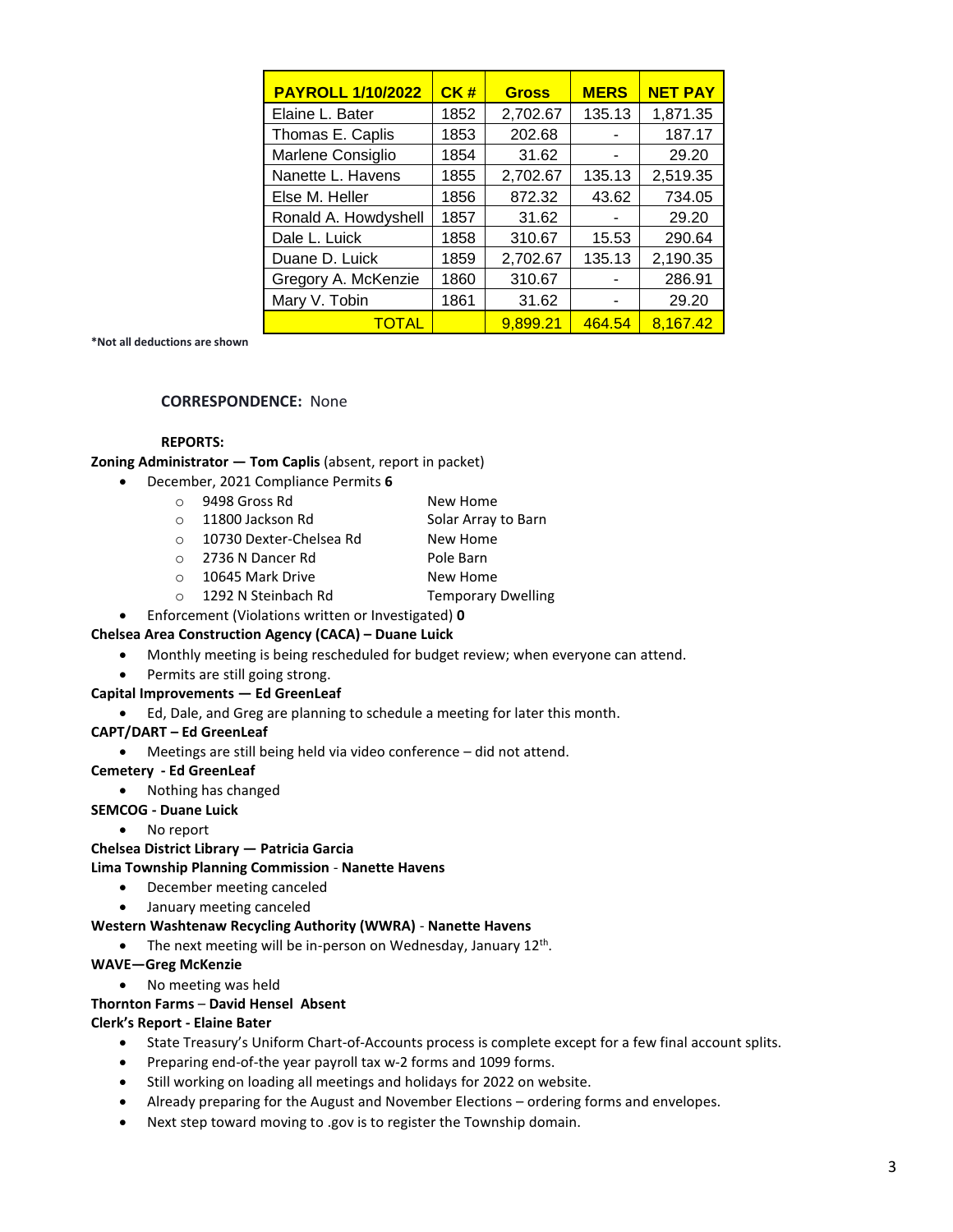### **Broad Band Task Force (BBTF**) - **Duane Luick**

- Four vendors have received awards from the RFP for Broad Band in Washtenaw County.
- **Chelsea Area Fire Authority (CAFA) Craig Maier (absent)**
	- Chief Arbini applying for a SAFER grant.
	- Work session on 1/11/2022.

## **Supervisor's Report** – **Duane Luick**

- Texas Truck LLC still an on-going issue that may or may not work out for the location if the business owner does not want to follow Township ordinance.
- Township attorney is seeking a dismissal for the Trial court case regarding N. Fletcher Road. If not successful, an ordered schedule of events will begin.

**FINAL PUBLIC COMMENT:** None

## **ADJOURNMENT:**

**Havens moved/seconded by DaLuick to adjourn the Lima Township Board of Trustees meeting for January 10, 2022 at 7:55 PM. All ayes - motion passed.**

# **RESPECTFULLY SUBMITTED**

**\_\_\_\_\_\_\_\_\_\_\_\_\_\_\_\_\_\_\_\_\_\_\_\_**

**Elaine Bater Township Clerk**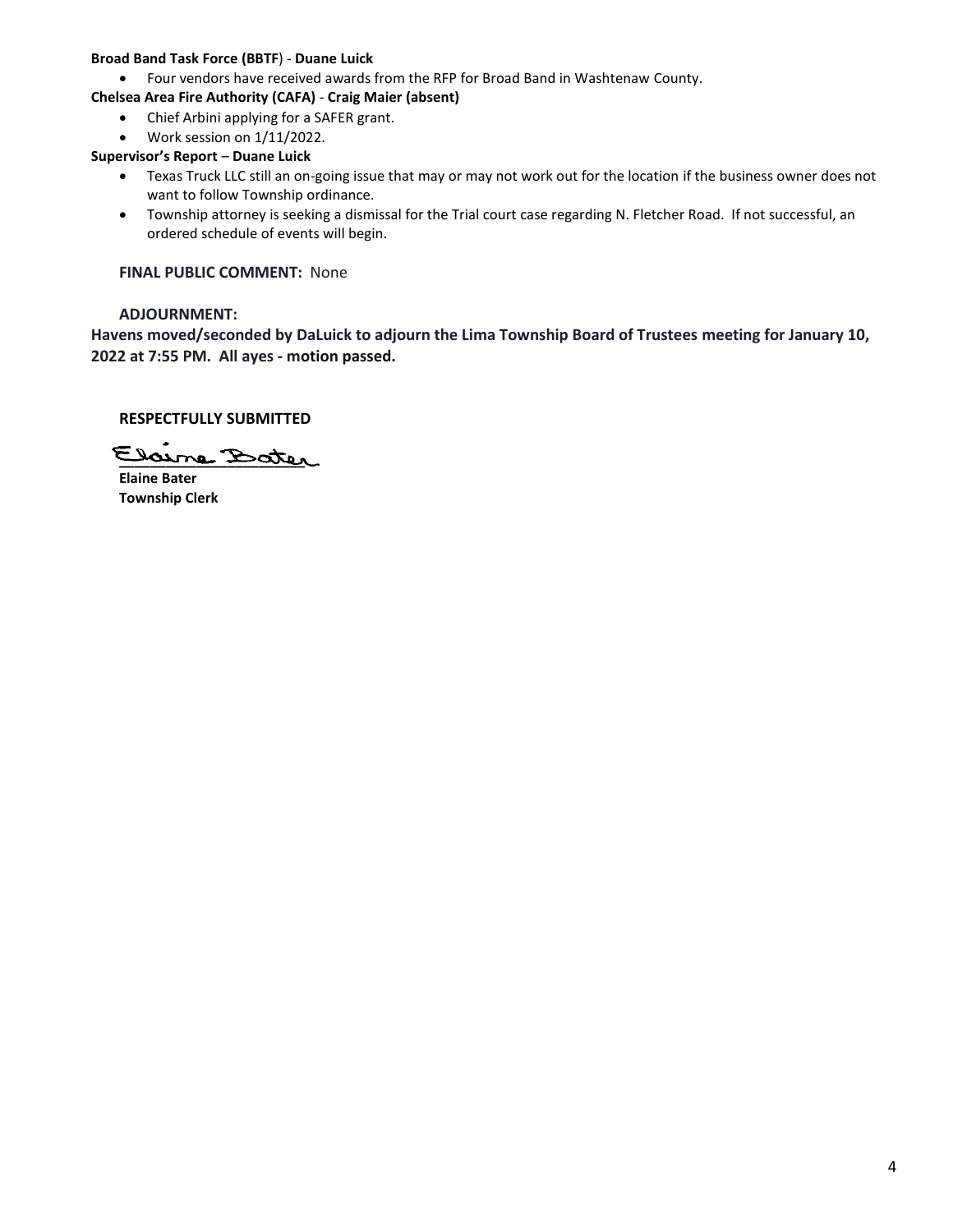# **LIMA TOWNSHIP Guidelines to Determine Poverty Taxation Exemptions 2022 Assessment Year**

# **RESOLUTION #2022-01**

- **WHEREAS,** the adoption of guidelines for poverty exemptions is within the purview of the township board; and
- **WHEREAS**, the principal residence of persons who, in the judgment of the board of review, by reason of poverty, are unable to contribute to the public charges is eligible for exemption in whole or part from taxation under Public Act 390 of 1994 and Public Act 253 of 2020 (MCL 211.7u); and
- **WHEREAS**, pursuant to PA 390 of 1994 and PA 253 of 2020, Lima Township, Washtenaw County adopts the following guidelines for the board of review to implement. The guidelines shall include but not be limited to the specific income and asset levels of the claimant and all persons residing in the household, including any property tax credit returns, filed in the immediately preceding year;

To be eligible, a person shall do all the following on an annual basis:

- 1) Be an owner of and occupy as a principle residence the property for which an exemption is requested.
- 2) File a claim with the board of review, accompanied **by federal and state income tax returns for all persons residing in the homestead, including any property tax credit returns filed in the immediately preceding year. If an applicant or other person residing in the home is not required by law to file federal and/or state income tax forms, the attached affidavit must be completed and submitted with the application,** (Form #4988).
- 3) Applicant may not have ownership interest in any real estate other than the principal residence.
- 4) Produce a valid drivers' license or other form of identification if requested.
- 5) Produce a deed, land contract, or other evidence of ownership of the property for which an exemption is requested if requested.
- 6) As required by PA 390 of 1994 AND PA 253 of 2020, all guidelines for poverty exemptions as established by the governing body of the local assessing unit SHALL also include an asset level test. The applicant's assets may not exceed \$50,000. The following assets shall not be considered when applying an asset test to determine qualification for tax exemption;
	- i. The value of the applicant's primary residence subject to the exemption.
	- ii. The value of all personal property, such as furniture and clothing.
- 7) Meet the federal poverty income standards as defined and determined annually by the United States Office of Management and Budget. **See Exhibit A**
- 8) The application for an exemption shall be filed after January 1, 2022 but before the day prior to the last day of board of review.